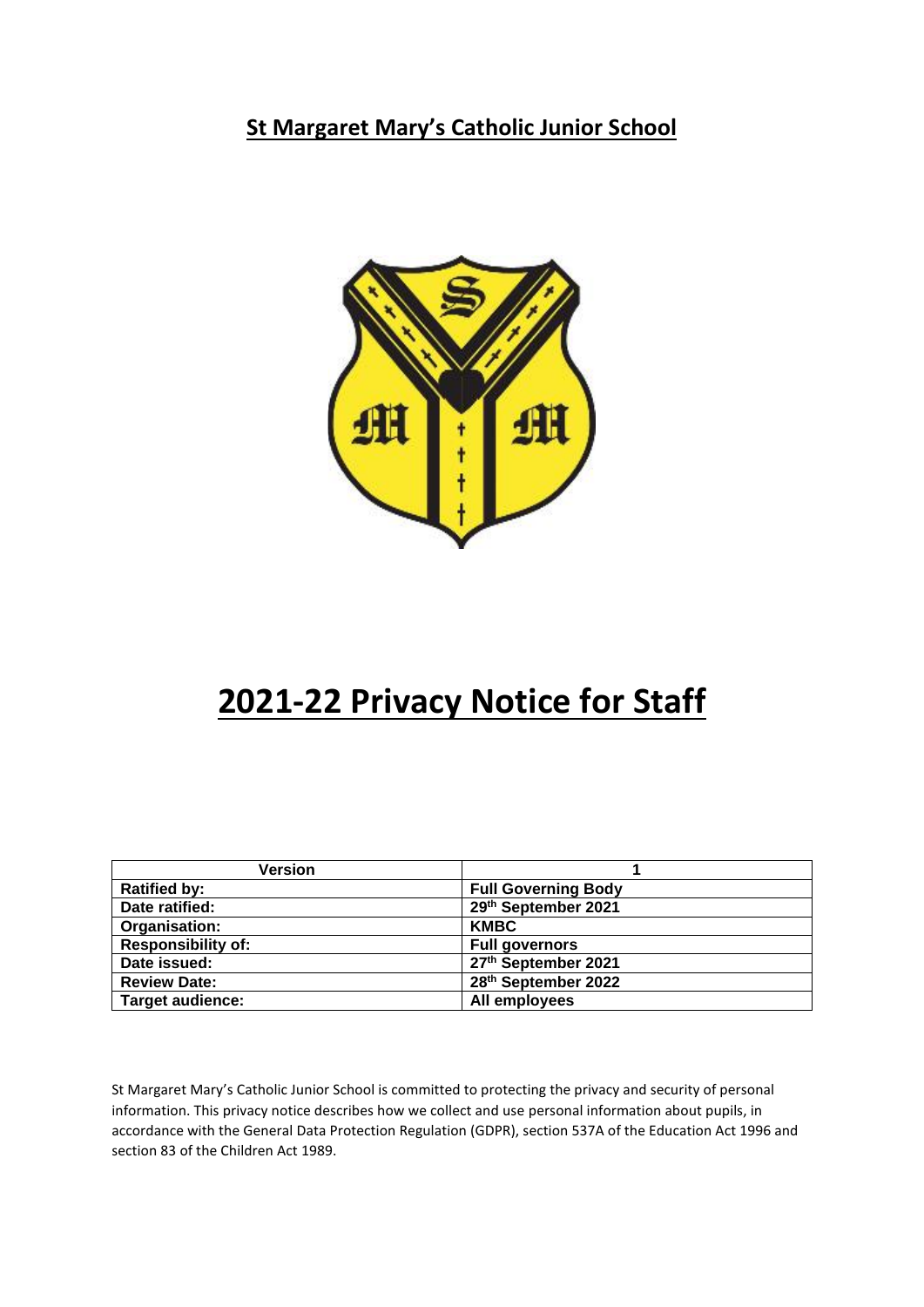## **Privacy Notice for St Margaret Mary's Catholic Junior School**

This privacy notice describes how we collect and use personal information about you during and after your work relationship with us, in accordance with the UK General Data Protection Regulation (UK GDPR).

Following Brexit, Regulation (EU) 2016/679, General Data Protection Regulation (GDPR) is retained EU law and known as UK GDPR. The UK GDPR sits alongside an amended version of the Data Protection Act 2018 that relate to general personal data processing, powers of the Information Commissioner and sanctions and enforcement. The GDPR as it continues to apply in the EU is known as EU GDPR.

It applies to all current and former employees, workers and contractors.

## **Who Collects This Information?**

St Margaret Mary's Catholic Junior School is a "data controller." This means that we are responsible for deciding how we hold and use personal information about you.

We are required under data protection legislation to notify you of the information contained in this privacy notice. This notice does not form part of any contract of employment or other contract to provide services and we may update this notice at any time.

It is important that you read this notice with any other policies mentioned within this privacy notice, so that you understand how we are processing your information and the procedures we take to protect your personal data.

## **Data Protection Principles**

We will comply with the data protection principles when gathering and using personal information, as set out in our data protection policy.

## **The Categories Of Information That We Collect, Process, Hold And Share**

We may collect, store and use the following categories of personal information about you: -

- Personal information and contact details such as name, title, addresses, date of birth, marital status, phone numbers and personal email addresses;
- Emergency contact information such as names, relationship, phone numbers and email addresses;
- Information collected during the recruitment process that we retain during your employment including references, proof of right to work in the UK, application form, CV, qualifications;
- Employment contract information such as start dates, hours worked, post, roles;
- Education and training details;
- Details of salary and benefits including payment details, payroll records, tax status information, national insurance number, pension and benefits information;
- Details of any dependants;
- Your nationality and immigration status and information from related documents, such as your passport or other identification and immigration information;
- Information in your sickness and absence records such as number of absences and reasons(including sensitive personal information regarding your physical and/or mental health);
- Criminal records information as required by law to enable you to work with children;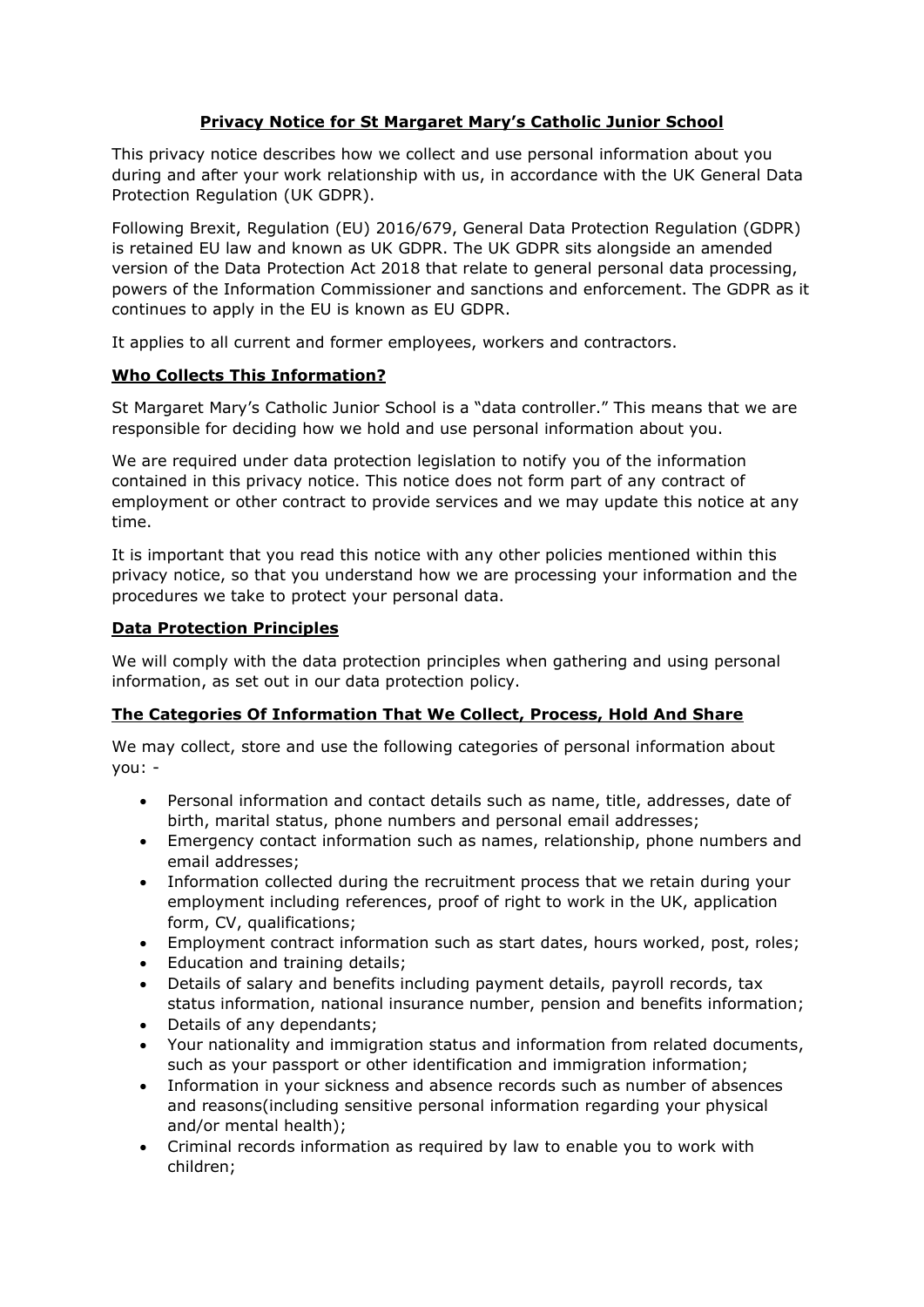- Your trade union membership;
- Information on grievances raised by or involving you;
- Information on conduct and/or other disciplinary issues involving you;
- Details of your appraisals, performance reviews and capability issues;
- Details of your time and attendance records;
- Information about the use of our IT, communications and other systems, and other monitoring information;
- Details of your use of business-related social media;
- Images of staff captured by the School's CCTV system;
- Your use of public social media (only in very limited circumstances, to check specific risks for specific functions within the School, you will be notified separately if this is to occur); and
- Details in references about you that we give to other;
- Recordings of staff from the School's video conferencing platform
- Your racial or ethnic origin, sex and sexual orientation, religious or similar beliefs.

## **How We Collect This Information**

We may collect this information from you in your application form, but we will also collect information in a number of different ways. This could be through the Home Office, our pension providers, medical and occupational health professionals we engage with, your trade union, and even other employees. Information is also collected through CCTV, access control systems and any IT system the school has in place.

## **How We Use Your Information**

We will only use your personal information when the law allows us to. Most commonly, we will use your information in the following circumstances: -

- Where we need to perform the contract we have entered into with you;
- Where we need to comply with a legal obligation (such as health and safety legislation, under statutory codes of practice and employment protection legislation);
- Where it is needed in the public interest or for official purposes;
- Where it is necessary for our legitimate interests (or those of a third party) and your interests, rights and freedoms do not override those interests.
- When you have provided us with consent to process your personal data.

We need all the categories of information in the list above primarily to allow us to perform our contract with you and to enable us to comply with legal obligations.

The situations in which we will process your personal information are listed below: -

- To determine recruitment and selection decisions on prospective employees;
- In order to carry out effective performance of the employees contract of employment and to maintain employment records;
- To comply with regulatory requirements and good employment practice;
- To carry out vetting and screening of applicants and current staff in accordance with regulatory and legislative requirements;
- Enable the development of a comprehensive picture of the workforce and how it is deployed and managed;
- To enable management and planning of the workforce, including accounting and auditing;
- Personnel management including retention, sickness and attendance;
- Performance reviews, managing performance and determining performance requirements;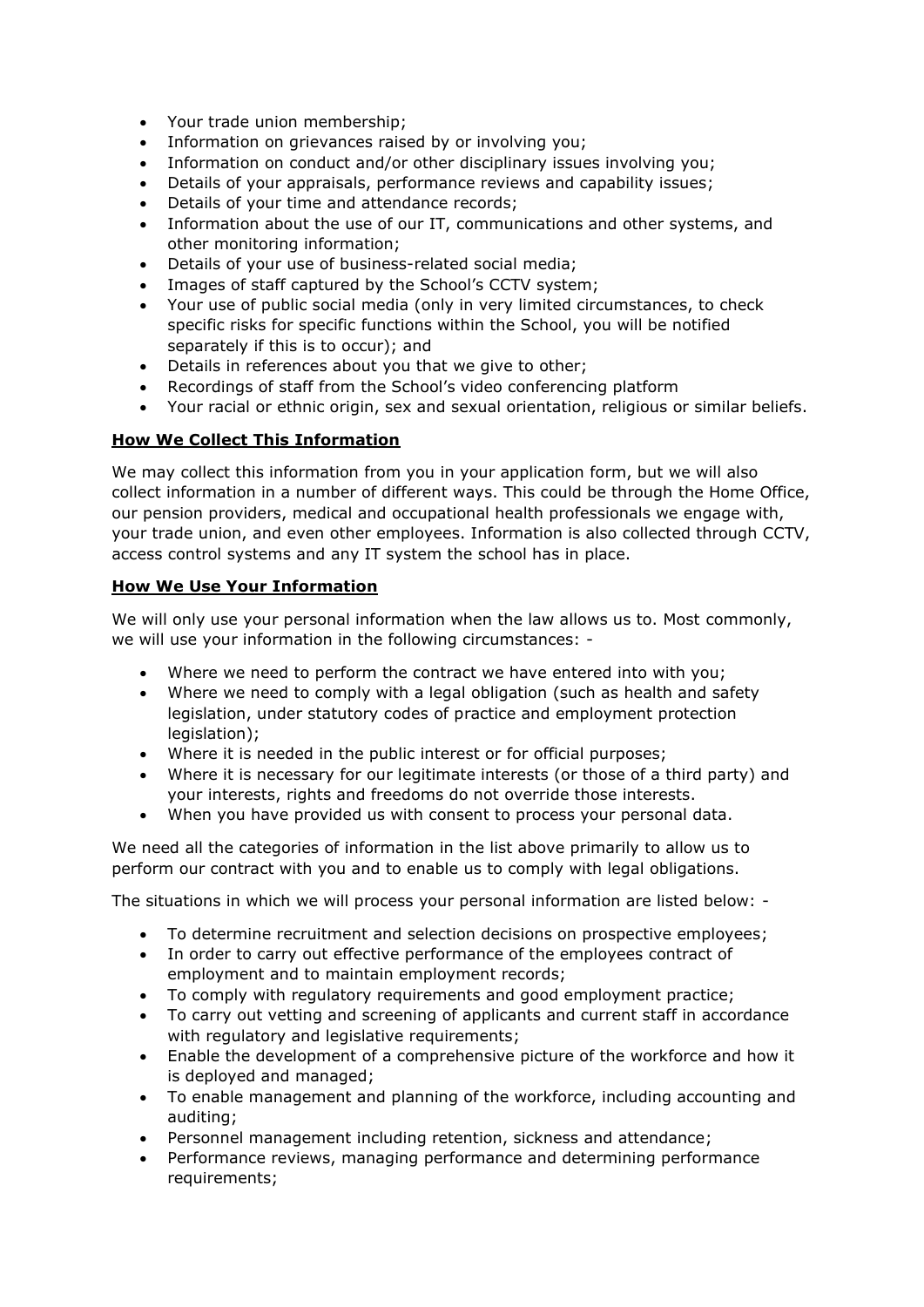- In order to manage internal policy and procedure;
- Human resources administration including pensions, payroll and benefits;
- To determine qualifications for a particular job or task, including decisions about promotions;
- Evidence for possible disciplinary or grievance processes;
- Complying with legal obligations;
- To monitor and manage staff access to our systems and facilities in order to protect our networks, the personal data of our employees and for the purposes of safeguarding;
- To monitor and protect the security of our network and information, including preventing unauthorised access to our computer network and communications systems and preventing malicious software distribution;
- Education, training and development activities;
- To monitor compliance with equal opportunities legislation;
- To answer questions from insurers in respect of any insurance policies which relate to you;
- Determinations about continued employment or engagement;
- Arrangements for the termination of the working relationship;
- Dealing with post-termination arrangements;
- Health and safety obligations;
- Prevention and detection of fraud or other criminal offences; and
- To defend the School in respect of any investigation or court proceedings and to comply with any court or tribunal order for disclosure.

Some of the above grounds for processing will overlap and there may be several grounds which justify our use of your personal information.

If you fail to provide certain information when requested, we may not be able to perform the contract we have entered into with you, or we may be prevented from complying with our legal obligations.

We will only use your personal information for the purposes for which we collected it, unless we reasonably consider that we need to use it for another reason and that reason is compatible with the original purpose.

## **How We Use Particularly Sensitive Information**

Sensitive personal information (as defined under the UK GDPR as "special category data") require higher levels of protection and further justification for collecting, storing and using this type of personal information. We may process this data in the following circumstances: -

- In limited circumstances, with your explicit written consent;
- Where we need to carry out our legal obligations in line with our data protection policy;
- Where it is needed in the public interest, such as for equal opportunities monitoring (or in relation to our pension scheme);
- Where it is needed to assess your working capacity on health grounds, subject to appropriate confidentiality safeguards. Less commonly, we may process this type of information where it is needed in relation to legal claims or where it is necessary to protect your interests (or someone else's interests) and you are not capable of giving your consent.

We will use this information in the following ways: -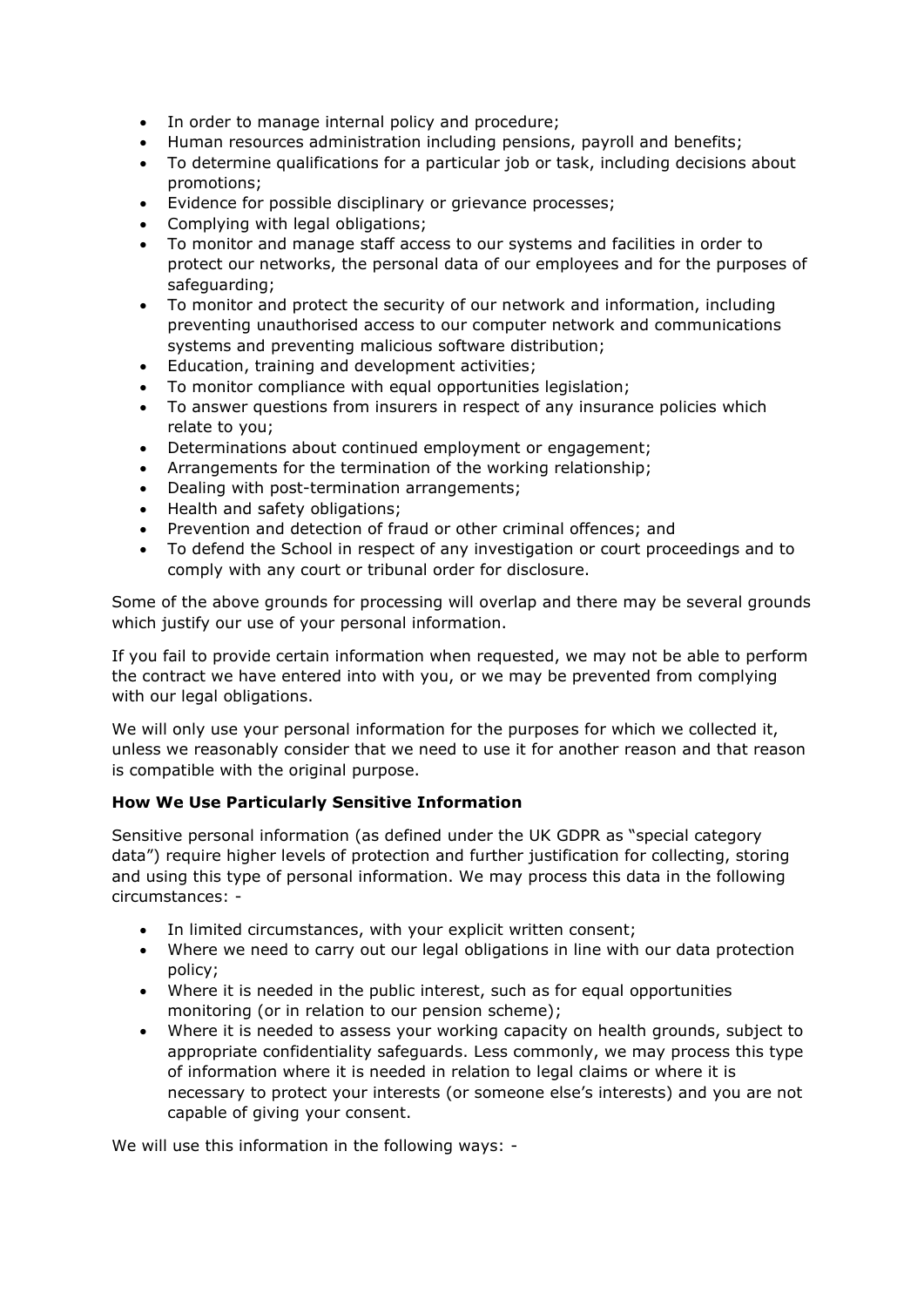- Collecting information relating to leave of absence, which may include sickness absence or family related leave;
- To comply with employment and other laws;
- Collecting information about your physical or mental health, or disability status, to ensure your health and welfare in the workplace and to assess your fitness to work, to provide appropriate workplace adjustments, to manage sickness absence and to administer benefits;
- Collecting information about your race or national or ethnic origin, religious, philosophical or moral beliefs, or sexual life or sexual orientation, to ensure meaningful equal opportunity monitoring and reporting.
- To record trade union membership information to pay trade union premiums and to comply with employment law obligations.

## **Criminal Convictions**

We may only use information relating to criminal convictions where the law allows us to do so. This will usually be where it is necessary to carry out our legal obligations. We will only collect information about criminal convictions if it is appropriate given the nature of the role and where we are legally able to do so.

Where appropriate we will collect information about criminal convictions as part of the recruitment process or we may be notified of such information directly by you in the course of working for us.

## **Sharing Data**

We may need to share your data with third parties, including third party service providers where required by law, where it is necessary to administer the working relationship with you or where we have another legitimate interest in doing so. These include the following: -

- the Department for Education (DfE);
- Ofsted;
- Prospective Employers;
- Welfare services (such as social services);
- Law enforcement officials such as police, HMRC;
- LADO;
- Training providers;
- Professional advisors such as lawyers and consultants;
- Support services (including HR support, insurance, IT support, information security, pensions and payroll);
- The Local Authority;
- Occupational Health;
- DBS;
- Recruitment and supply agencies; and

Information will be provided to those agencies securely or anonymised where possible.

The recipient of the information will be bound by confidentiality obligations, we require them to respect the security of your data and to treat it in accordance with the law.

[We may transfer your personal information outside the UK and the EU. If we do, you can expect a similar degree of protection in respect of your personal information.]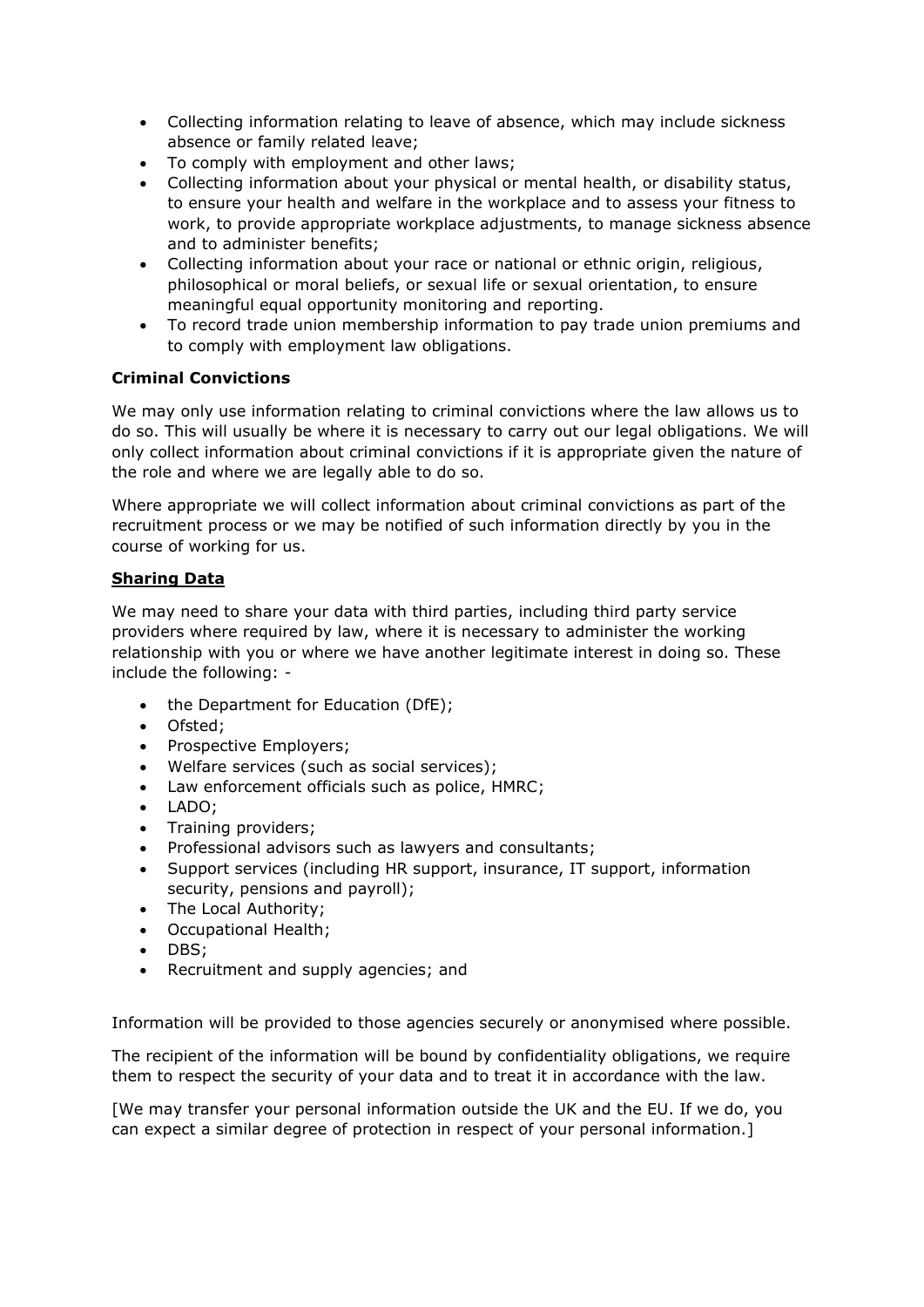## **Retention Periods**

Except as otherwise permitted or required by applicable law or regulation, the School only retains personal data for as long as necessary to fulfil the purposes they collected it for, as required to satisfy any legal, accounting or reporting obligations, or as necessary to resolve disputes.

Once you are no longer a staff member at the school we will retain and securely destroy your personal information in accordance with our data retention policy. This can be found on our shared drive.

#### **Security**

We have put in place measures to protect the security of your information (i.e. against it being accidentally lost, used or accessed in an unauthorised way). In addition, we limit access to your personal information to those employees, agents, contractors and other third parties who have a business need to know. Details of these measures are available on our shared drive.

You can find further details of our security procedures within our Data Breach policy and our Information Security policy, which can be found on our shared drive.

## **Your Rights Of Access, Correction, Erasure And Restriction**

It is important that the personal information we hold about you is accurate and current. Please keep us informed if your personal information changes during your working relationship with us.

Under certain circumstances by law you have the right to: -

- Access your personal information (commonly known as a "subject access request"). This allows you to receive a copy of the personal information we hold about you and to check we are lawfully processing it. You will not have to pay a fee to access your personal information. However we may charge a reasonable fee if your request for access is clearly unfounded or excessive. Alternatively we may refuse to comply with the request in such circumstances.
- Correction of the personal information we hold about you. This enables you to have any inaccurate information we hold about you corrected.
- Erasure of your personal information. You can ask us to delete or remove personal data if there is no good reason for us continuing to process it.
- Restriction of processing your personal information. You can ask us to suspend processing personal information about you in certain circumstances, for example, if you want us to establish its accuracy before processing it.
- To object to processing in certain circumstances (for example for direct marketing purposes).
- To transfer your personal information to another party.

If you want to exercise any of the above rights, please contact the school business manager in writing.

We may need to request specific information from you to help us confirm your identity and ensure your right to access the information (or to exercise any of your other rights).

## **Right To Withdraw Consent**

In the limited circumstances where you may have provided your consent to the collection, processing and transfer of your personal information for a specific purpose, you have the right to withdraw your consent for that specific processing at any time. To